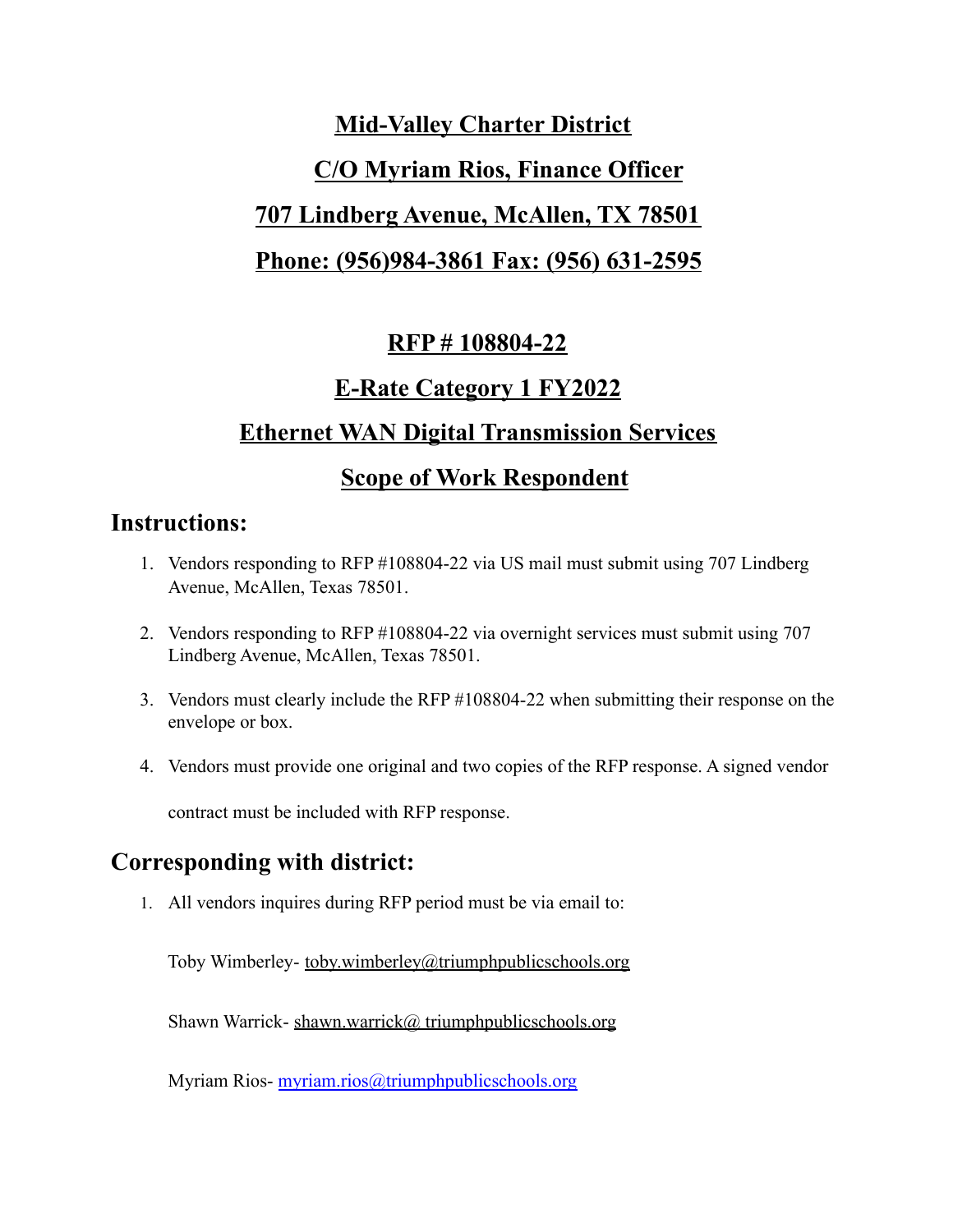### **I. Overview:**

Mid-Valley Academy Charter District is requesting Proposals for Internet Access and Point-to-Point Ethernet Services from qualified E-Rate Service Providers for a multi-year contract that

Covers 36 months. Service start date is July 1, 2022 ending June 30, 2025. The vendor contract should have the verbiage to allow for contract extension after the three year contract should the

District so choose. The district reserves the right to extend the contract on a yearly basis if needed. This is subject to Board approval, approval by the E-Rate program and availability of funding from the District/State of Texas.

# II. **Scope of Work requested (Internet)**:

Mid-Valley Academy Charter District is requesting Service Providers that will provide a private secure fiber-based switched Ethernet transport to the locations listed below. ISP services and Point to Point between locations

Mid-Valley Academy Charter District is requesting pricing on a 1.5Gbps Internet and Transport. Mid-Valley Academy Charter District is requesting pricing on a 2.5Gbps Internet and Transport.

Mid-Valley Academy Charter District is requesting Point-to-Point services on a 1GBbps transport.

Should the vendor not supply the size of pipe that is being requested please state that in response and go to your next size.

| Site Name<br>Speed   |                                           | from Location                                    | to Location                           |  |
|----------------------|-------------------------------------------|--------------------------------------------------|---------------------------------------|--|
| $1.5$ Gbps - 2.5Gpbs | <b>MVA-SAPI</b><br><b>Business Office</b> | 707 Lindberg Ave<br>McAllen, TX 78501            | To ISP                                |  |
| 1GBps                | MVA-Mercedes                              | 103 E 2nd St<br>Mercedes, TX 78570               | 707 Lindberg Ave<br>McAllen, TX 78501 |  |
| 1GBps                | MVA-McAllen                               | 200 N 17th St<br>McAllen, TX 78501               | 707 Lindberg Ave<br>McAllen, TX 78501 |  |
| 1GBps                | MVA-San Benito                            | 1785 W Business Hwy 77<br>San Benito, TX 78586   | 707 Lindberg Ave<br>McAllen, TX 78501 |  |
| 1GBps                | MVA-Brownsville                           | 944 E. Los Ebanos Blvd.<br>Brownsville TX, 78520 | 707 Lindberg Ave<br>McAllen, TX 78501 |  |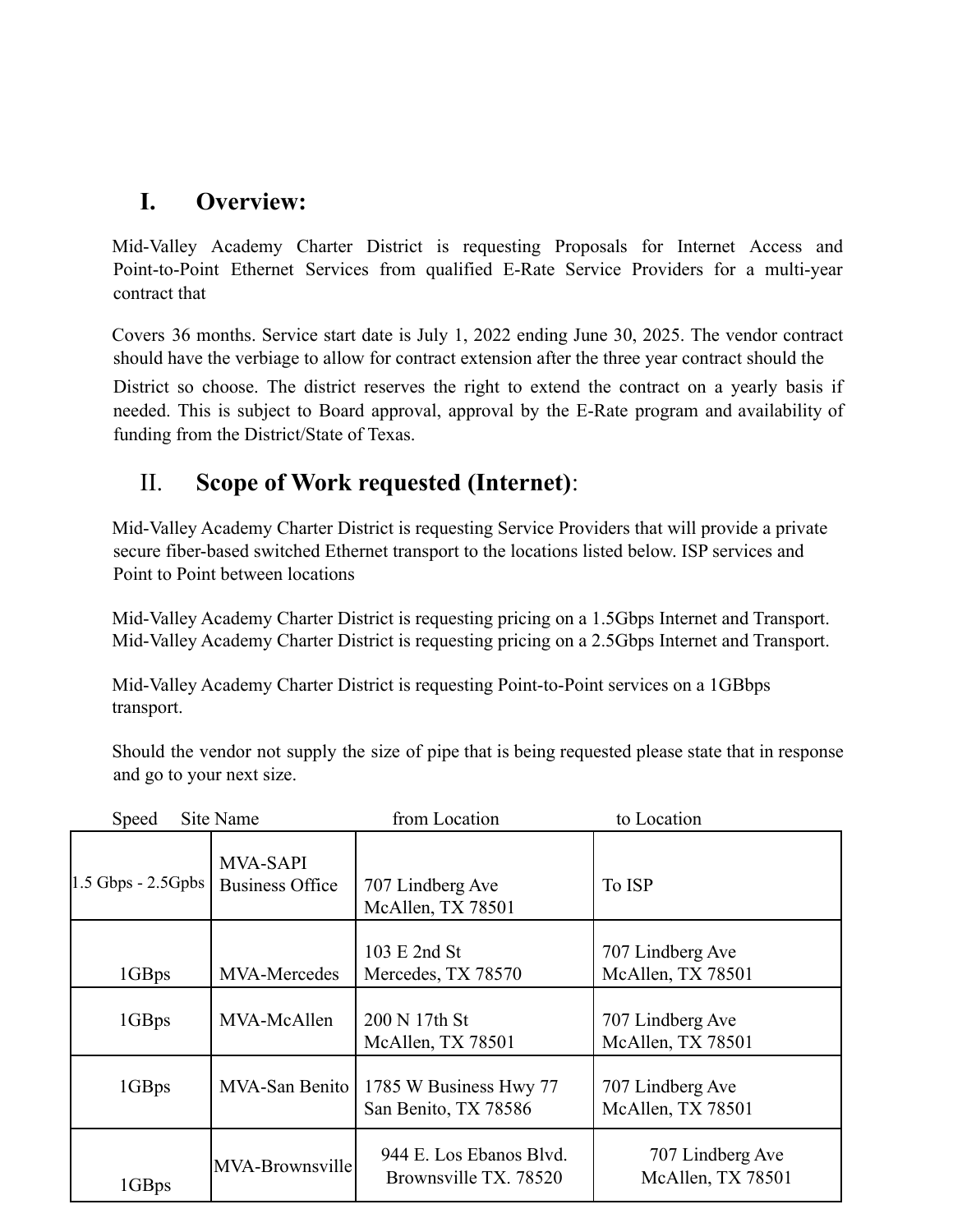#### **III. Requirements: Please respond with a "Yes, No or other" if response is "Other" Vendor must give explanation where appropriate. ISP**

- a. Internet Service Providers should own and maintain the entire Fiber Network end to end.
- b. Internet Service Provider should include all costs of the required Transport Facilities and ISP services as a turnkey solution.
- c. Internet Service Providers should have a Minimum of 2 POP's located within the Service Market Area.
- d. Local dedicated 24/7 technical customer support.
- e. Technical and Support staff that is licensed, certified and bonded.
- f. Provide three regional references from school districts and governmental entities within the surrounding area of similar size and network topology.
- g. 500MB to 1GB Fiber Internet service with guaranteed up time and ability to renegotiate bandwidth requirements / cost reduction during service contract.
- h. Please provide tiered pricing per 100MB increments for 1.5GBps to 2.5GBps

#### **i. Preferable if Vendor is part of a purchasing Co-op; example - DIR**

Fiber Point to Point Services

- a. Internet Service Providers should own and maintain the entire Fiber Network end to end.
- b. Internet Service Provider should include all costs of the required Transport Facilities and ISP services as a turnkey solution.
- c. Internet Service Providers should have a Minimum of 2 POP's located within the Service Market Area.
- d. All locations must be capable of communicating with Mid-Valley Academy Charter District Core Site (Business Office) at a Full line rate simultaneously.
- e. No overSubscription on the Service Provider Core.
- f. Local dedicated 24/7 technical customer support.
- g. Technical and Support staff that is licensed, certified and bonded.
- h. Provide three regional references from school districts and governmental entities within the surrounding area of similar size and network topology.
- i. 500MB point-to-point fiber service with guaranteed up time and ability to renegotiate bandwidth requirements / cost reduction during service contract.
- j. Please provide pricing 1GBps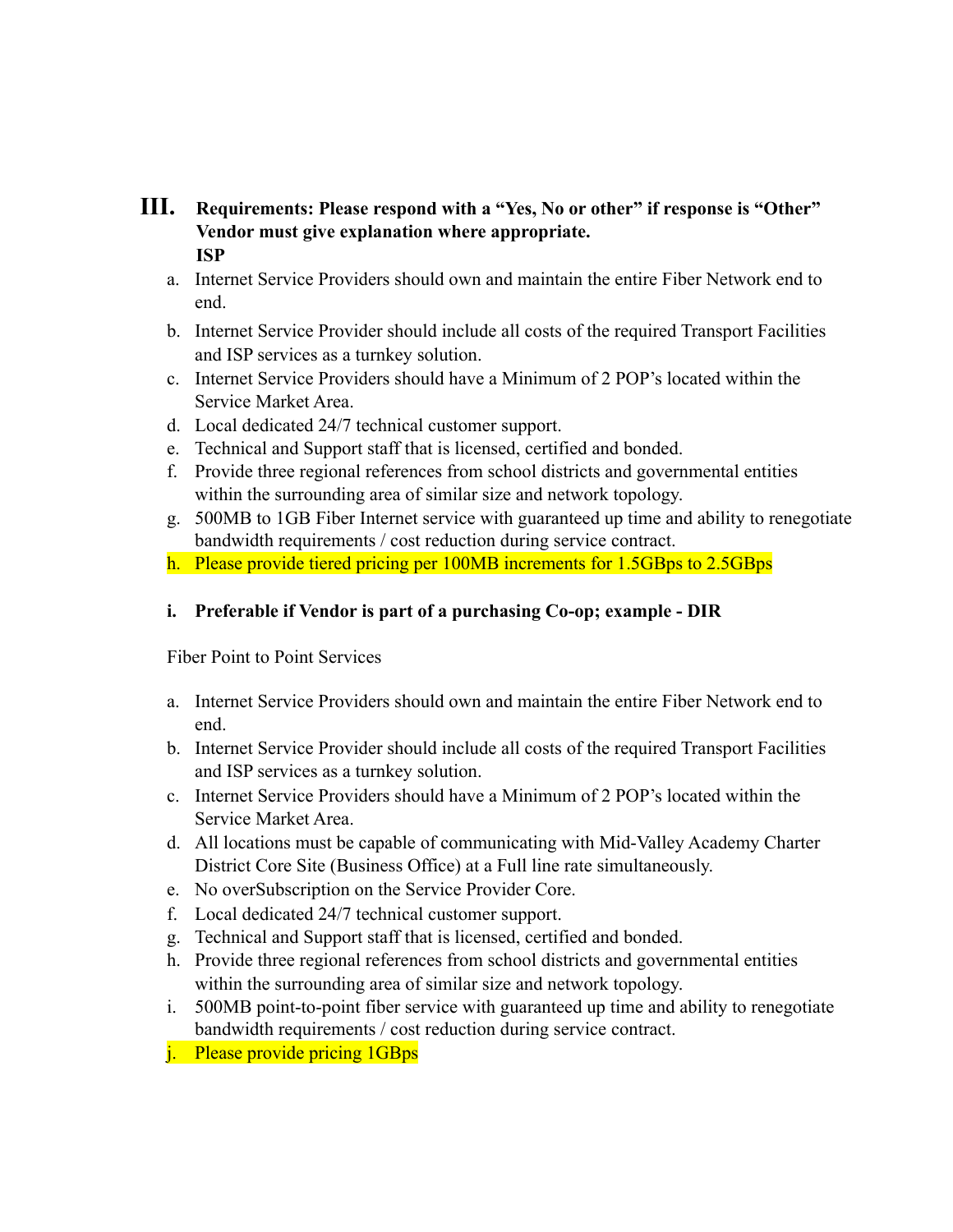| Speed               | Description                                                   | Monthly | Yearly | Installation |
|---------------------|---------------------------------------------------------------|---------|--------|--------------|
| $1.5 - 2.5$<br>Gbps | Internet Access Business Office                               |         |        |              |
|                     |                                                               |         |        |              |
|                     | Point to Point service MVA-                                   |         |        |              |
| 1Gbps               | Mercedes from Business Office                                 |         |        |              |
|                     | Point to Point service MVA-<br>Mercedes from Business Office  |         |        |              |
|                     | Point to Point service MVA-                                   |         |        |              |
| 1Gbps               | McAllen from Business Office                                  |         |        |              |
|                     | Point to Point service MVA-                                   |         |        |              |
|                     | Mcallen from Business office                                  |         |        |              |
| 1Gbps               | Point to Point service MVA-San<br>Benito from Business office |         |        |              |
|                     | Point to Point service MVA-San                                |         |        |              |
|                     | Benito from Business office                                   |         |        |              |
|                     | Point to Point service                                        |         |        |              |
|                     | <b>MVA-Brownsville from Business</b>                          |         |        |              |
| 1Gbps               | office                                                        |         |        |              |
|                     | Point to Point service                                        |         |        |              |
|                     | <b>MVA-Brownsville from Business</b>                          |         |        |              |
|                     | office                                                        |         |        |              |

#### **IV. Price tabulation table for 36-month contract:**

| Price                                   | 30 |  |
|-----------------------------------------|----|--|
|                                         | 20 |  |
| <b>Understanding Needs</b>              |    |  |
|                                         | 15 |  |
| Local Engineers                         |    |  |
|                                         | 15 |  |
| Past relationship                       |    |  |
|                                         | 10 |  |
| Owns facilities fiber lines; not leased |    |  |
|                                         | 10 |  |
| <b>Financial Stability</b>              |    |  |
| <b>Evaluation Table:</b>                |    |  |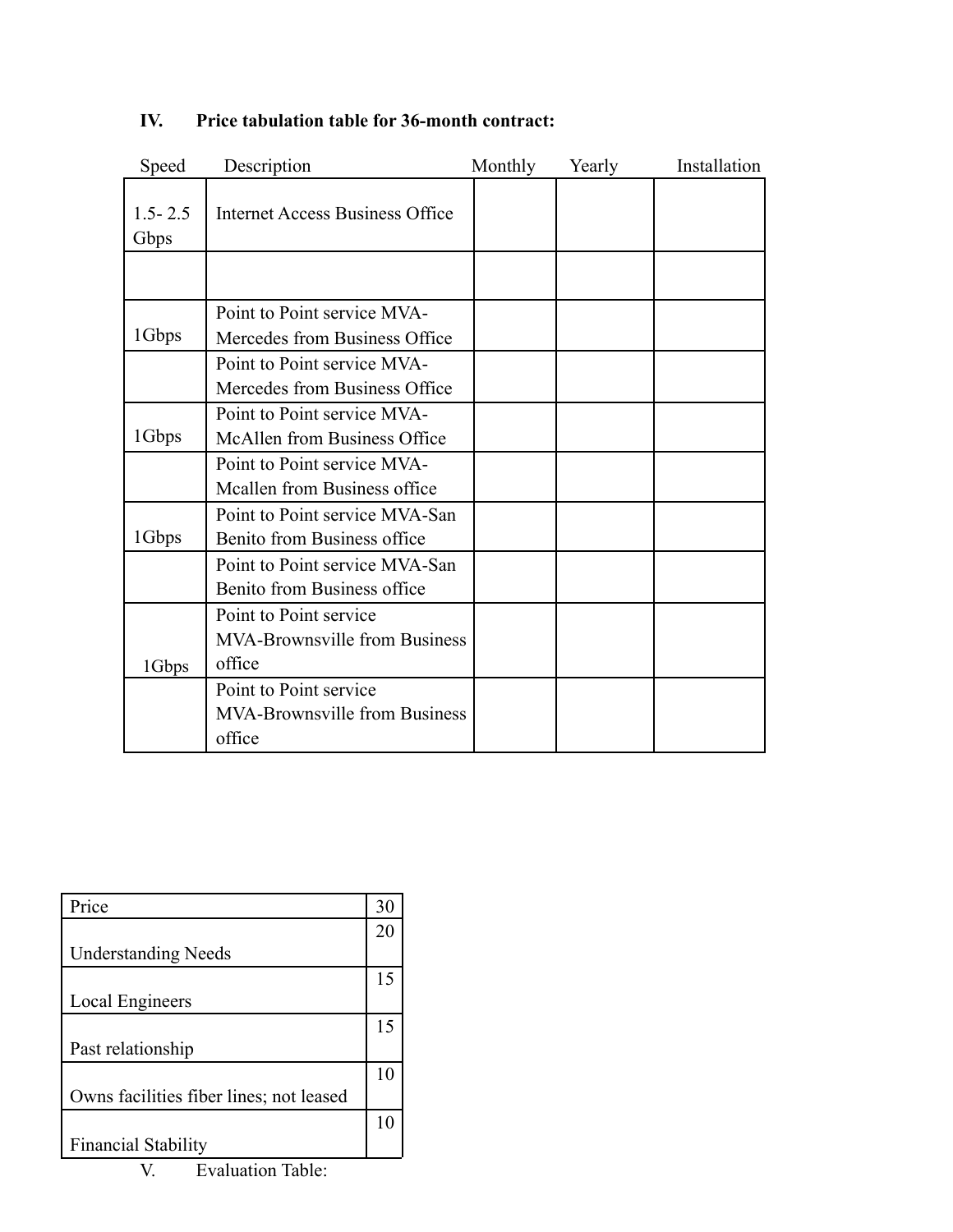Description Points

**VI.**

- **1. Vendors will have to coordinate work schedules with E-Rate personnel. Work schedule will vary during school hours, after school, weekends and district holidays.**
- **2. Signing of contracts with vendors is non-binding until determination of award from the SLD and MID-VALLEY ACADEMY CHARTER DISTRICT budget availability**. Scope may change depending upon the amount of money granted by the SLD. **MID-VALLEY ACADEMY CHARTER DISTRICT has the right to downsize any or all projects.**
- **3. Vendors must provide a list of districts that have been awarded E-Rate projects with vendors in the last 3 years. The list must include the district name, dollar amount, and E-Rate year.**
- **4. Vendors must provide a list of staff with certifications that will be working with this project.**
- **5. Vendors must provide a signed contract with RFP.**
- **6. Service Provider Identification Number (SPIN) and FCC Registration Number (FCCRN):**
- **7. By vendor signing contract, the vendor agrees to extend pricing of this RFP once the district is funded by the SLD and agrees to hold pricing and agree to extend the contract past the E-Rate funding year with approved extensions from the SLD.**
- **8. This calls for an "all or none" RFP, this will be a turnkey project.**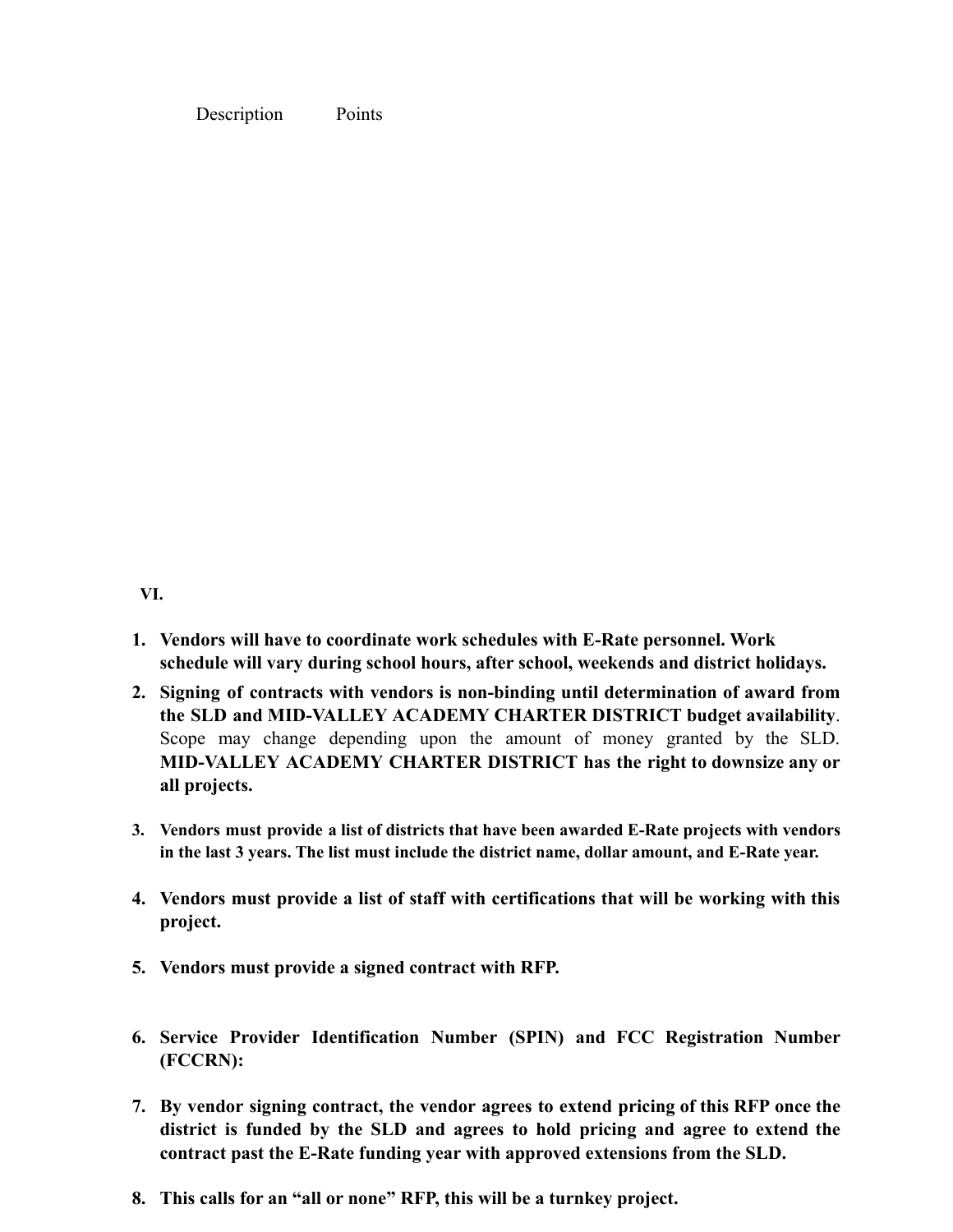#### **9. Proposed Timeline (subject to revision):**

- Release of RFP and Posting of F470 February 22, 2022
- Deadlines for Receiving RFP: March 22, 2022 by 9:00 am
- Evaluate and Negotiate: March 22, 2022

• Recommendation/Approval: March 22, 2022

10. Proposals received after the deadline will not be considered.

- 11. Unsigned proposals will not be considered. Person signing the offer must be authorized to bind their company to the contract.
- 12. All items are to be F.O.B., destination, Freight Prepaid (inside delivery) either to Mid-Valley Academy Charter District.
- 13. Vendor is responsible for obtaining all permits associated with the project.
- 14. If, through any cause, the Mid-Valley Charter District determines that the successful Vendor has failed to fulfill, in a timely and proper manner, the obligations agreed to, the Mid-Valley Charter District shall have the right to terminate the contract by specifying the date of termination in a written notice to the Vendor at least thirty (30) days before the termination date. Mid-Valley Charter District shall have the right to cancel for default all or any part of the undelivered portion of this order if vendor becomes insolvent or